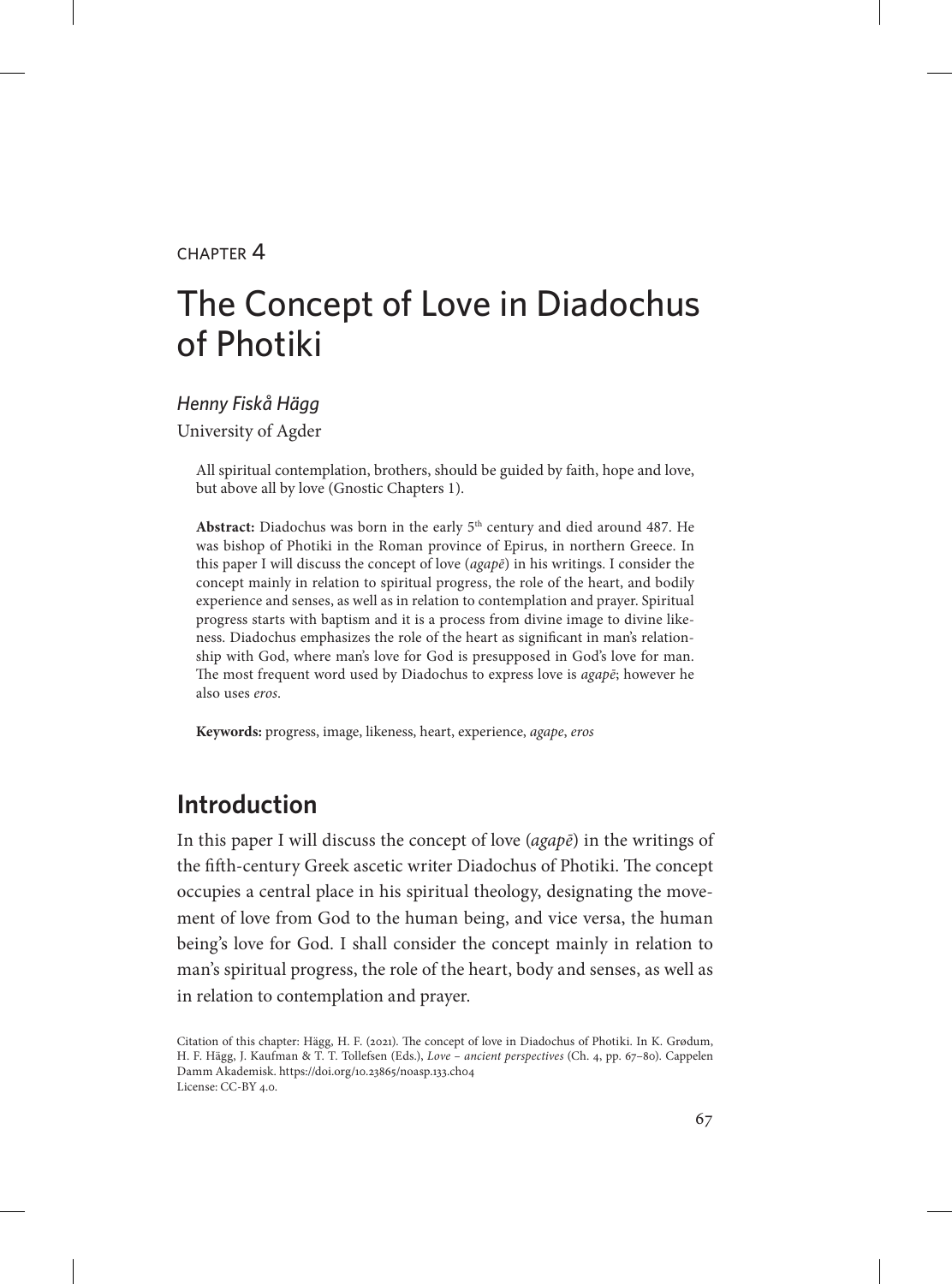#### **Diadochus of Photiki (ca. 400–ca. 487)**

Diadochus lived sometime between 400 and 487 as bishop of Photiki in the Roman province of Epirus,<sup>1</sup> in northern Greece. Although he was the most important ascetical writer of his century, solid data on him is scarce. One reason for this may be that at his time Epirus was rather isolated from the great ecclesiastical centres of East and West, as well as being a fairly small town.

The writings of Diadochus that have survived are a treatise on the spiritual life, *One Hundred Gnostic Chapters*, a sermon on the Ascension, and a work called the *Vision of St Diadochus*, which takes the form of a series of questions and answers.2 His main work, *One Hundred Gnostic Chapters*, presents a way to Christian perfection as well as a comprehensive Christian anthropology. It enjoyed great popularity and was very influential in the Greek East, proof of which is the number of manuscripts that have come down (Quasten, 1960, p. 511). It was translated into Latin and was, moreover, printed in the *Philocalia* of Nicodemus of the Holy Mountain.<sup>3</sup> He is also quoted or mentioned as an authority by a long series of monastic authors between the sixth and eighteenth century, among others Maximus the Confessor (ca. 580–662) and Symeon the New Theologian (949–1022).

Though very little is known of his life, one may from his writings suggest some aspects. It is evident that his main work, *One Hundred Gnostic Chapters*, was intended primarily for a male audience of monks. He begins it by addressing his audience as "brothers" (*adelfoi*), he refers specifically to the situation of both cenobites (monks living in a community) and solitaries,<sup>4</sup> and he appeals to the "accustomed rule" (*kanōn*) followed in monasticism.<sup>5</sup> It has therefore been suggested that Diadochus himself was a monk and even the superior of a religious community,

<sup>1</sup> The site of Photiki was found about 1890, in Liboni of Threspotia, four kilometers south-west of Paramythia.

<sup>2</sup> I have used the Greek text of des Places (1977), which contains all the surviving works of Diadochus.

<sup>3</sup> *Philocalia* is a collection of spiritual texts from the East Orthodox tradition, written between the 4th and 15th centuries.

<sup>4</sup> *Gnostic Chapters* 53.

<sup>5</sup> *Gnostic Chapters* 100.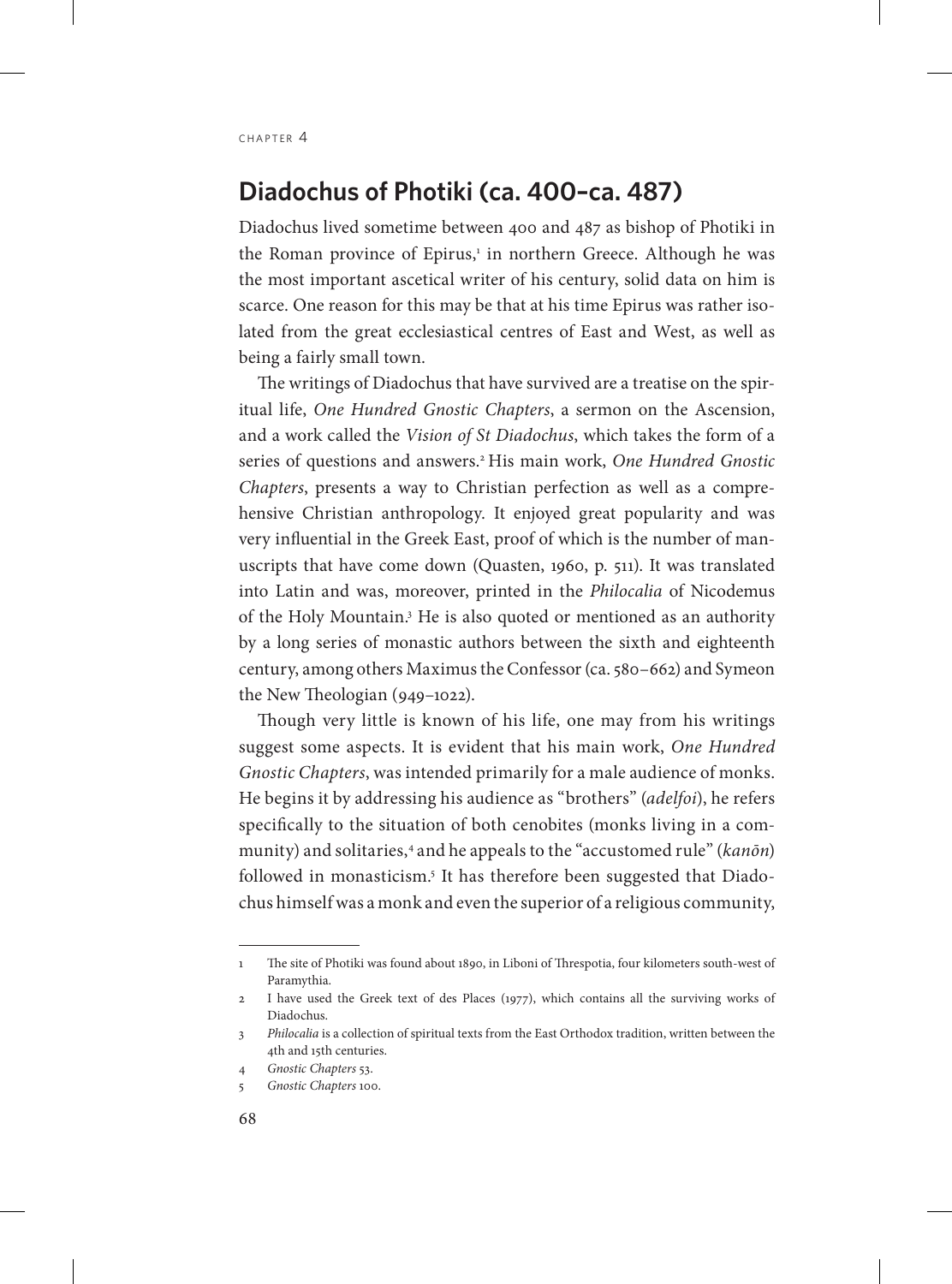before his consecration to the episcopate (Polyzogopoulos, 1984, p. 772; Ware, 1985, p. 558).

#### **The Anthropology of Diadochus: the Human Being as God's Image and Likeness**

The Biblical teaching on man's creation according to the image and likeness of God (1 Mos 1:26) has been the central point in the history of Christian anthropology. In fact, however, the terms are not often used in the Bible and the Bible never gives us any kind of clear understanding about human beings as the image or likeness of God. In the Greek translation of the Hebrew bible, the *Septuagint*, the Greek words *eikōn* (image) and *homoiōsis* (likeness) are used. In patristic literature, however, the distinction between image and likeness is known from the second and third century, in the writings of Clement of Alexandria.

Diadochus, using the *Septuagint* text, makes the same distinction between image and likeness as Clement does. Thus the human being has the "image" from the start – or rather, from the moment of baptism, but the "likeness" still lies in the future and is the result of a process. All human beings are made in God's image, but to be in his likeness is something given only to those who have brought their freedom into subjection to God $<sup>6</sup>$ </sup>

Baptism plays a major role in Diadochus's spirituality; two gifts are given in baptism. In the first place, the sin that was caused by the Fall, making the human being corrupt, is cast out through baptism. It brings about a full and entire cleansing of both soul and body; the baptismal grace is something that is permanent and objective and does not depend upon any subjective attitude on man's part. It is the restoration according to the image of God.7 The second gift, which surpasses the first, is restoration according to the likeness of God; this is not given at once, but depends upon our cooperation:

<sup>6</sup> *Gnostic Chapters* 4.

<sup>7</sup> *Gnostic Chapters* 78; 79.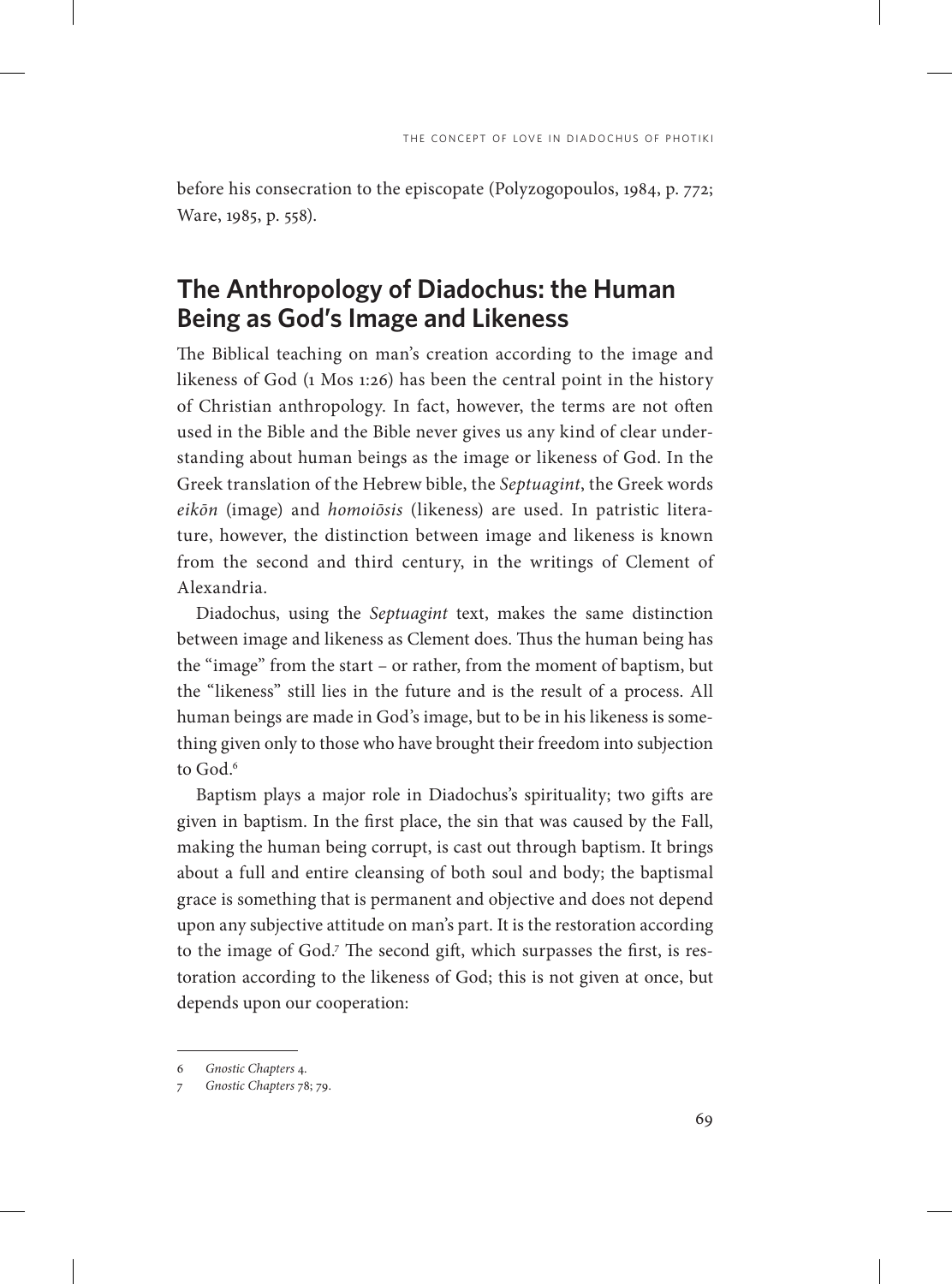Through the generation of baptism holy grace obtains two benefits for us, one of which infinitely surpasses the other. It grants us the first immediately … making evident which is "the image" … The other part, which is "the likeness", he hopes to bring about with our cooperation.<sup>8</sup>

More than a doctrine, Diadochus's theology presents us with a relationship in process, a process that begins at the moment of baptism.

In this process, from divine image to divine likeness, the love for God is the driving force. Diadochus writes: "All of us are made according to the image of God; but only those who through great love have enslaved their own freedom to God are in his likeness".9 Growth in spiritual life is, then, represented by Diadochus as an ascent from the image to the likeness, as a recovery through the acquisition of humanity's original unity, as well as closeness to God (Hester, 1989, p. 49).<sup>10</sup> The likeness is not, however, an essential likeness between the divine and human nature, because he believes that God is immaterial and did not have a defined shape or form. Only Jesus is the real image of God.<sup>11</sup> Diadochus describes the process through a simile: the difference between the image and the likeness resembles the difference between a sketch and a finished portrait. First the artist draws an outline in a single colour; this is the image. Then he/she paints with many colours, so that little by little the painting will resemble the model, "reflecting even the model's hair faithfully";12 this is the likeness. This happens, Diadochus claims, "when the mind begins to taste the goodness of the Holy Spirit with profound sentiments".<sup>13</sup> Through the distinction between the two terms, then, Diadochus defines the human being not as a static and perfected being, but as a dynamic person who is in continuous progress.

Thus, the fall did not completely destroy the image of God in the human being, it was only obscured. God's grace that is given in baptism restores the image, and man's cooperation is then required for attaining the likeness. It is not an easy thing and it may take a long time to

<sup>8</sup> *Gnostic Chapters* 89.

<sup>9</sup> *Gnostic Chapters* 4.

<sup>10</sup> Hester claims that fundamental to Diadochus's understanding of the human being is his conviction that man was intended by God to be a unity.

<sup>11</sup> *Vision* 12.

<sup>12</sup> *Gnostic Chapters* 89.

<sup>13</sup> *Gnostic Chapters* 89.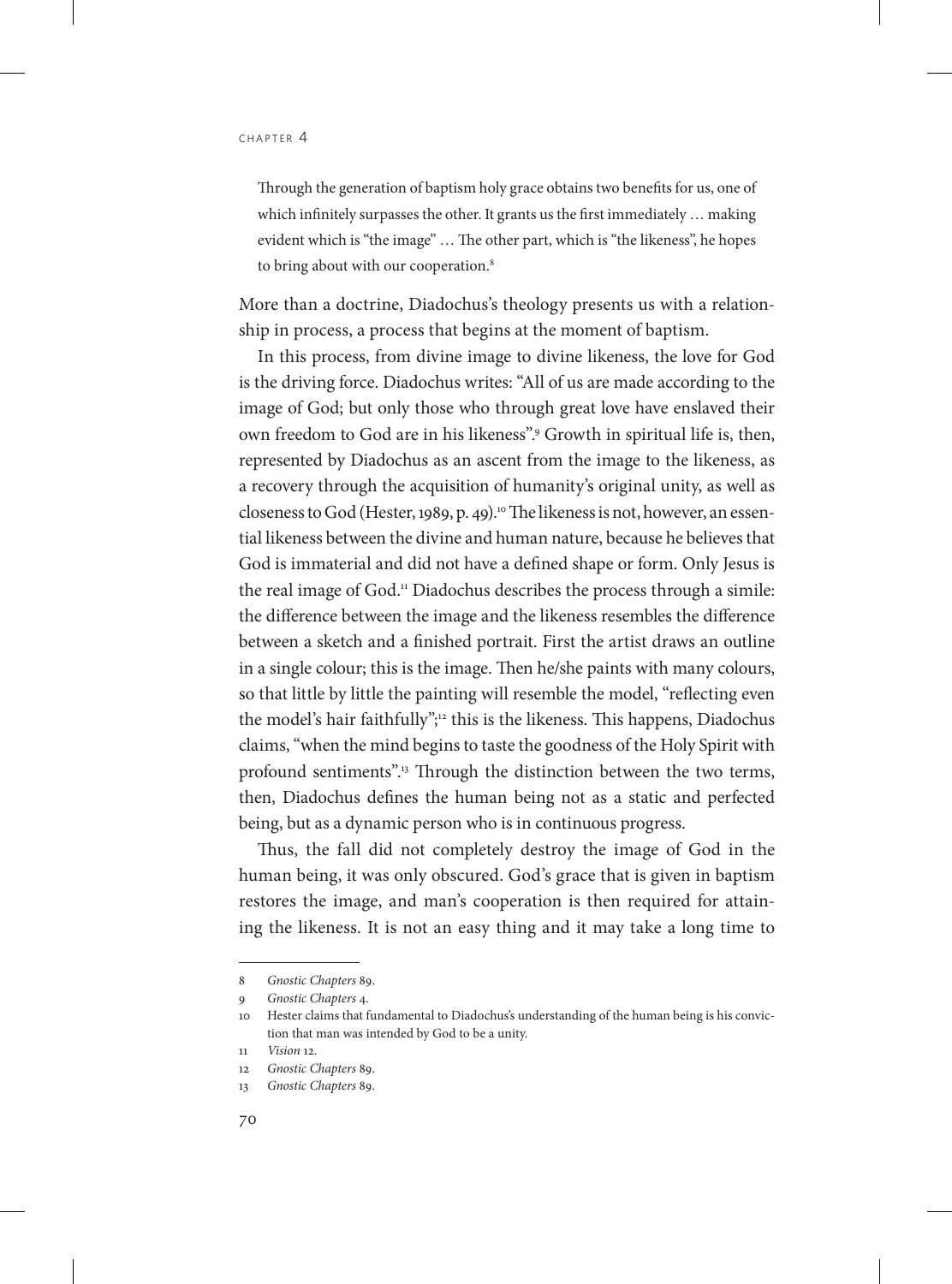achieve this, through the development of the virtues, and, above all, by surrendering one's will to God. The human person can only realise itself by the renunciation of its own will; only when a person does not belong to himself/herself does he become like God. This happens through love. Diadochus writes: "When we no longer belong to ourselves, then we are similar to him who has reconciled us to himself through love".<sup>14</sup>

The return to authentic humanity through arrival at a restored likeness to God is not, however, the end of the spiritual journey. Rather, it is the final preparation for a mystical union with God, a union between God and the human bride. Diadochus describes, it seems, this love-union from his own experience although he writes as if it were something told him by another (Ermatinger, 2010, p. 58):

Someone from among those who love the Lord with unyielding resolve once told me the following: "Because I longed for conscious knowledge of the love of God, he who is Goodness itself granted me it; and ever since I have experienced the action of this sense with full certainty to such a degree that my soul was spurned on with joyful desire and ineffable love so that it quit my body to go with the Lord<sup>15</sup> – to the point of almost losing all awareness of this passing life".<sup>16</sup>

Similarly to Paul, as well as to other mystics in the Christian tradition, Diadochus describes his experiences in radical terms. More than simply a description of the tension of wanting to be with the Lord, it is a description of mystical death. He includes the body as a participant in this experience, which points to the eschatological dimension of it; it anticipates what is to come, as he writes: "The joy that is actually produced in the soul and the body is a reliable reminder of incorruptible life".<sup>17</sup>

#### **The Role of the Heart**

The idea of love is central in all Christian theology. Diadochus builds upon the Christian biblical thinking that man's love for God is presupposed in

<sup>14</sup> *Gnostic Chapters* 4.

<sup>15</sup> See 2 Cor 12:2.

<sup>16</sup> *Gnostic Chapters* 91.

<sup>17</sup> *Gnostic Chapters* 25.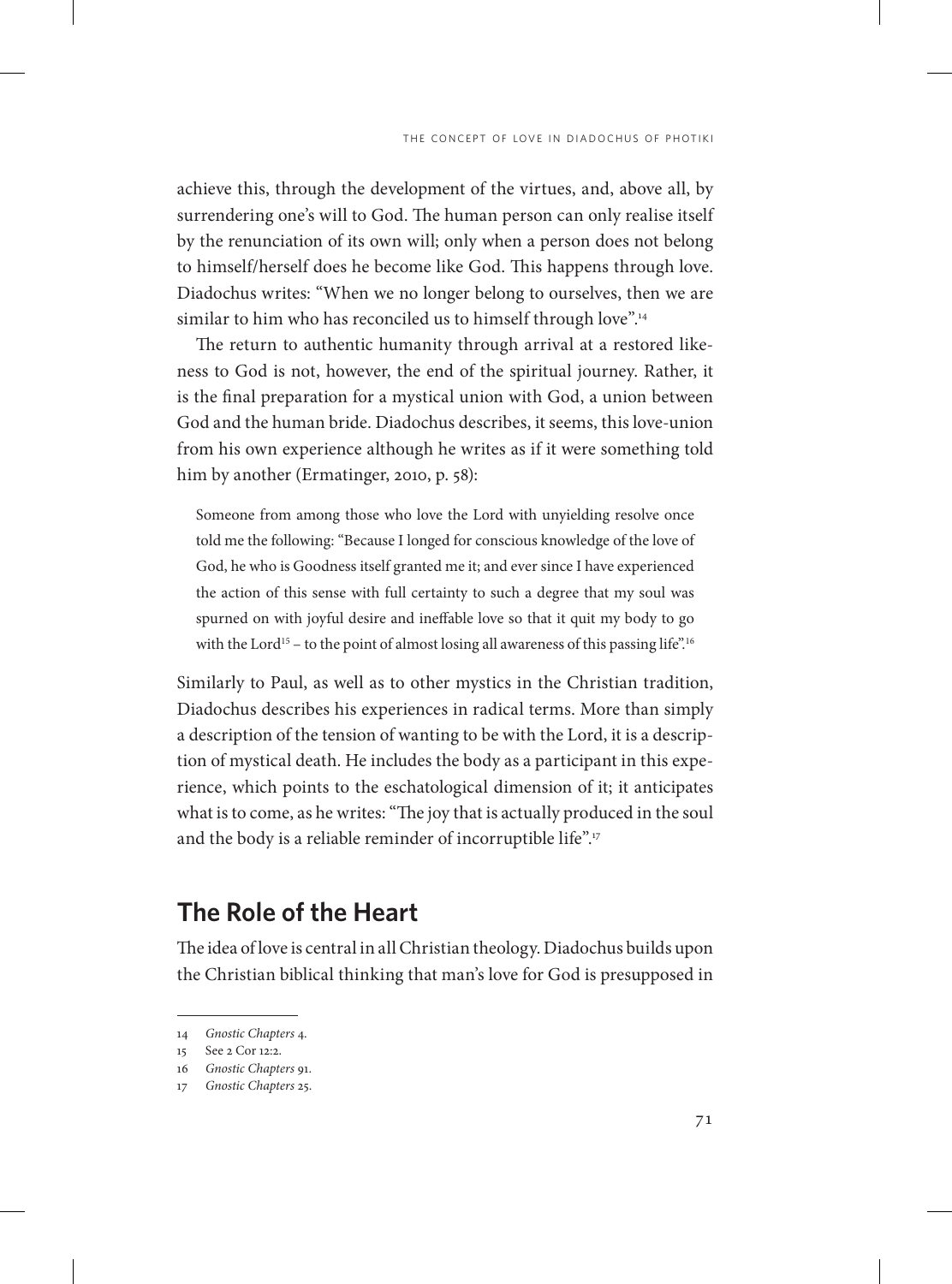God's love for man – we see an example of this thinking in the First Epistle of John: "We love him because he first loved us" (1 John 4:19). Diadochus echoes this when he writes: "for one comes to live in love for God to the same extent that one receives the love of God".18 Man has no love for God if he/she has not already received it from above.

The concept used by Diadochus pertaining to love is primarily *agapē*, which is also the most commonly used word for "love" in the New Testament. A few times, however, he also employs the concept of *erōs*, a word that is more commonly used when one speaks about love and affection between humans.19 It is a word never used in the New Testament, but frequently found in Plato and the Platonic tradition.<sup>20</sup> In Diadochus it is also used to describe man's intense desire, or yearning, for God. *Erōs* for God is the way to purity of heart: "It is a characteristic of a clean soul", he writes, to have "a ceaseless yearning (*erōs apaustōs*) for the Lord of Glory".<sup>21</sup> He also uses it in relation to God's words, when you let yourself "be drawn by the ardent love of God's words" (*to erōti tōn theiōn logiōn*),<sup>22</sup> or when you are yearning for the peace of God.<sup>23</sup> Indeed, the person who has experienced this intense love of God in his heart, is wholly transformed, described as a state of holy bliss, or ecstacy: "Once he has transcended (*hōs ekstas*) his self-love through love for God, his heart becomes consumed in the fire of love and clings to God with unyielding desire (*tini pothou*)".24 For Diadochus the area of this direct sensation of God is within the heart. God's presence makes itself felt "in the sense of the heart" (*en aisthēsei kardias*).<sup>25</sup> Here he differs from the church fathers Clement of Alexandria and Origen, and from the later ascetical writer Evagrius Pontus (356–399), who emphasized the role of the mind or spiritual intellect (*nous*) in the human being's relationship with the divine. Diadochus speaks far more frequently about the heart

<sup>18</sup> *Gnostic Chapters* 14.

<sup>19</sup> See Vegge in the present volume, who elaborates on the words used for love.

<sup>20</sup> I treat the terms "concept of love" and "idea of love" as synonymous.

<sup>21</sup> *Gnostic Chapters* 14.

<sup>22</sup> *Gnostic Chapters* 10.

<sup>23</sup> *Gnostic Chapters* 74.

<sup>24</sup> *Gnostic Chapters* 14.

<sup>25</sup> *Gnostic Chapters* 14; 16; 23; 40; 91.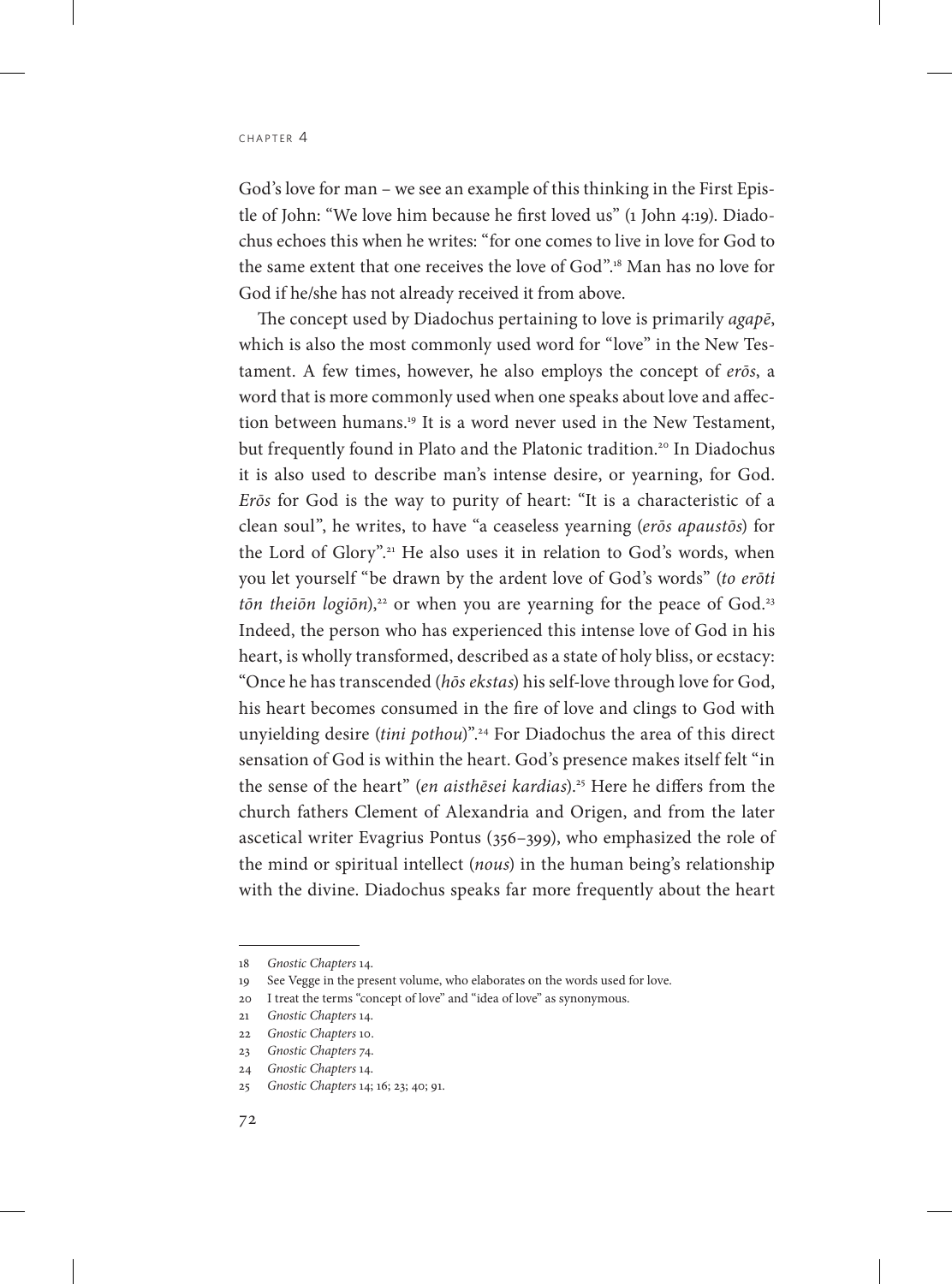(*kardia*) (Plested, 1996, p. 235).<sup>26</sup> It is the heart that is the centre of the human person and the organ of true knowledge. Echoing the Apostle Paul, Diadochus writes: "One who loves God with the sense of his heart 'is known by him'" [1 Cor 8:3].<sup>27</sup> The experience of "being known" produces in some way the ability to know God through love (Madden, 1989, p. 55). Likewise, those who shun the divine light of knowledge are condemned to live with a "darkened and sterile heart".28 The heart is the source of passionate love for God as well as being the organ that God works on to allow, and contribute to, the person's progress towards the likeness. The most explicit text on the role of the heart is *Chapters* 14, using both *erōs* and *agapē,* even *pothos* (desire):

The one who loves (*agapōn*) God with the sense of the heart (*en aisthēsei kardias*) "is known by him" [1 Cor 8:3], because inasmuch as one receives the love of God, according to that measure he will dwell in the love of God. And from that moment onward, he comes to find himself immersed in such an ardent longing (*en erōti tini*) for the illumination of the intellect, penetrating even his bones, that he loses all awareness of himself and is completely transformed by the love of God. Such a one is present and absent in this life. He has his body for a dwelling place, but vacates it through love (*agapēs*). He relentlessly moves toward God in his soul. Once he has transcended (*hōs ekstas*) his selflove through love for God, his heart becomes consumed in the fire of love and clings to God with unyielding desire (*tini pothou*). "If we seem out of our senses (*eksestēmen)* it was for God; but if we are being reasonable now, it is for your sake". [2 Cor 5:13]

This text offers us the many-faceted role of the heart and its almost universal usage in Diadochan vocabulary. In the passage we see that the heart becomes the receptive vessel of the Holy Spirit, "receiving the love of God". The heart is also the source of longing for illumination of the *nous*, including "even his bones". The reference to bones is worth noting. Diadochus does not believe that our ultimate goal is to be freed from our bodies: to be human is to have a body, and to be saved is to be saved body

<sup>26</sup> Plested argues that the difference between the two should not be exaggerated.

<sup>27</sup> *Gnostic Chapters* 14. Cf. 1 Cor 8:3.

<sup>28</sup> *Gnostic Chapters* 82.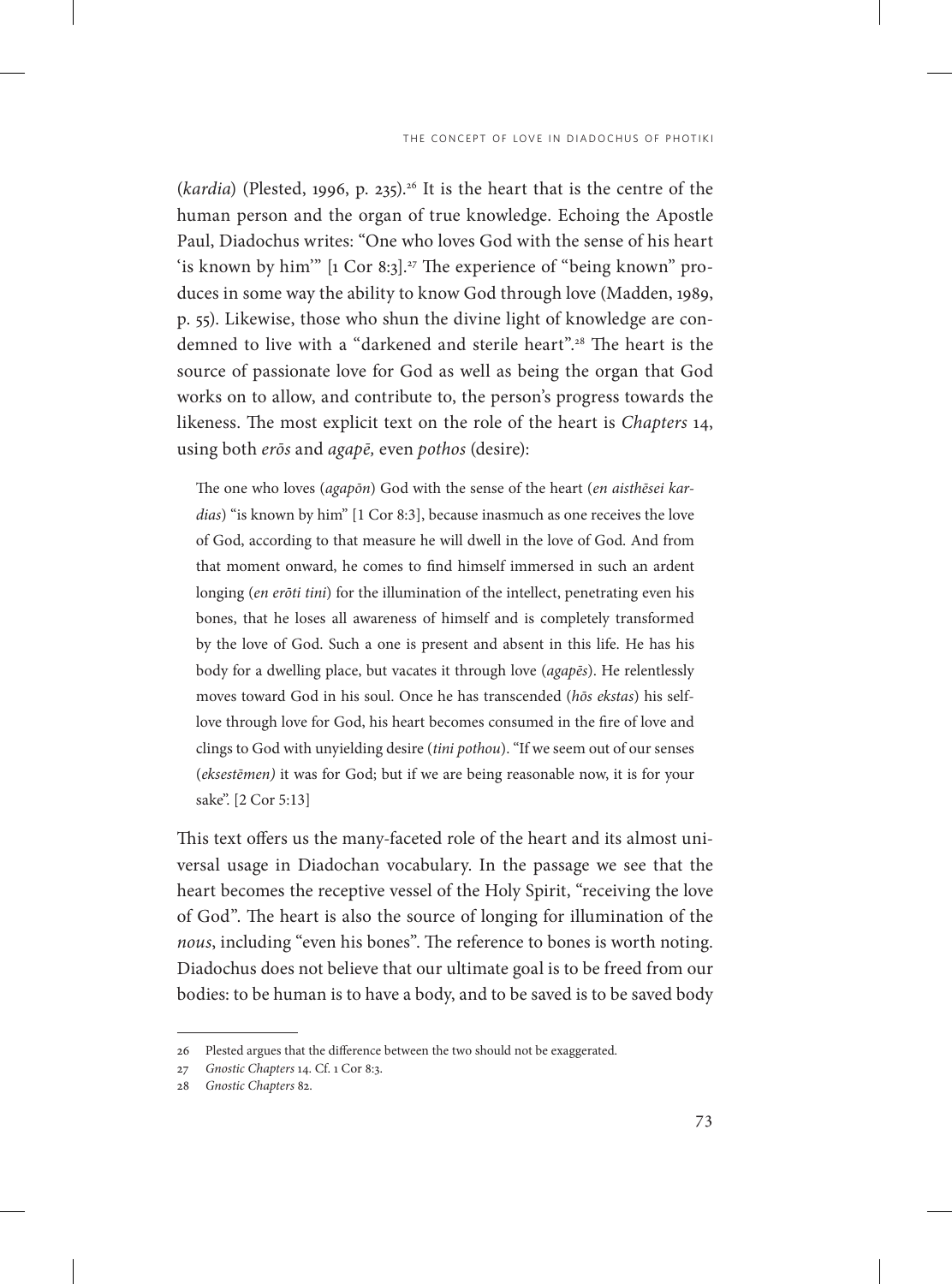and soul. This understanding of human integration is also important to bear in mind with regard to the emphasis Diadochus gives to physically praying, both psalms, and the prayer "Lord Jesus".

Although for many fathers God could not be felt or sensed and for the Greek philosophical tradition the heart played little role on the path to God, for Diadochus this is no problem. "His theology bears within itself a healthy tension between rationality and believing affectivity", writes Cliff Ermatinger in his fine introduction to his translation of Diadochus's works (Ermatinger, 2010, p. 23).

#### **God's Love as an Experience of Heart and Body**

Thus, inspired by the spirituality of the Fathers of the Desert, Diadochus presents us with a completely new vocabulary when speaking of spiritual matters. By using terms like experience (*peira*), awareness or perception (*aisthēsis*) and taste (*geusis*), he seems to value the body just as much as the spirit. Each person is composed of body and soul (*psyche*) which are joined at the interface of the heart (*kardia*), pertaining to both of them and experiencing through both of them. Man's nature is thus a fundamental unity of body and soul, as he puts it: "It is in his composite being (*syngkrasis*) that man finds his true integrity".29 The soul comprises three parts, of which the intellect (*nous*) is the guiding faculty. Because of the disobedience of Adam and Eve all human beings are subject to the "Pauline dualism" of soul and body. Only God is good by nature, but man can become good through careful attention to his way of life, and this depends on the extent to which he desires this. As we have seen, presenting the human being as a dynamic person is an important characteristic of Diadochus's anthropology.

There is then, throughout the *Chapters,* a strong experiential emphasis that is almost absent from the more "intellectualist" Evagrius. "Diadochus's spirituality is spelt out in terms of feeling and conscious awareness", writes Kallistos Ware, author and bishop in the Eastern Orthodox Church (Ware, 1985, p. 559). According to Ermatinger, "The spirituality of Diadochus is nothing if not a lived theology" (Ermatinger, 2010, p. 14).

<sup>29</sup> *Vision* 29.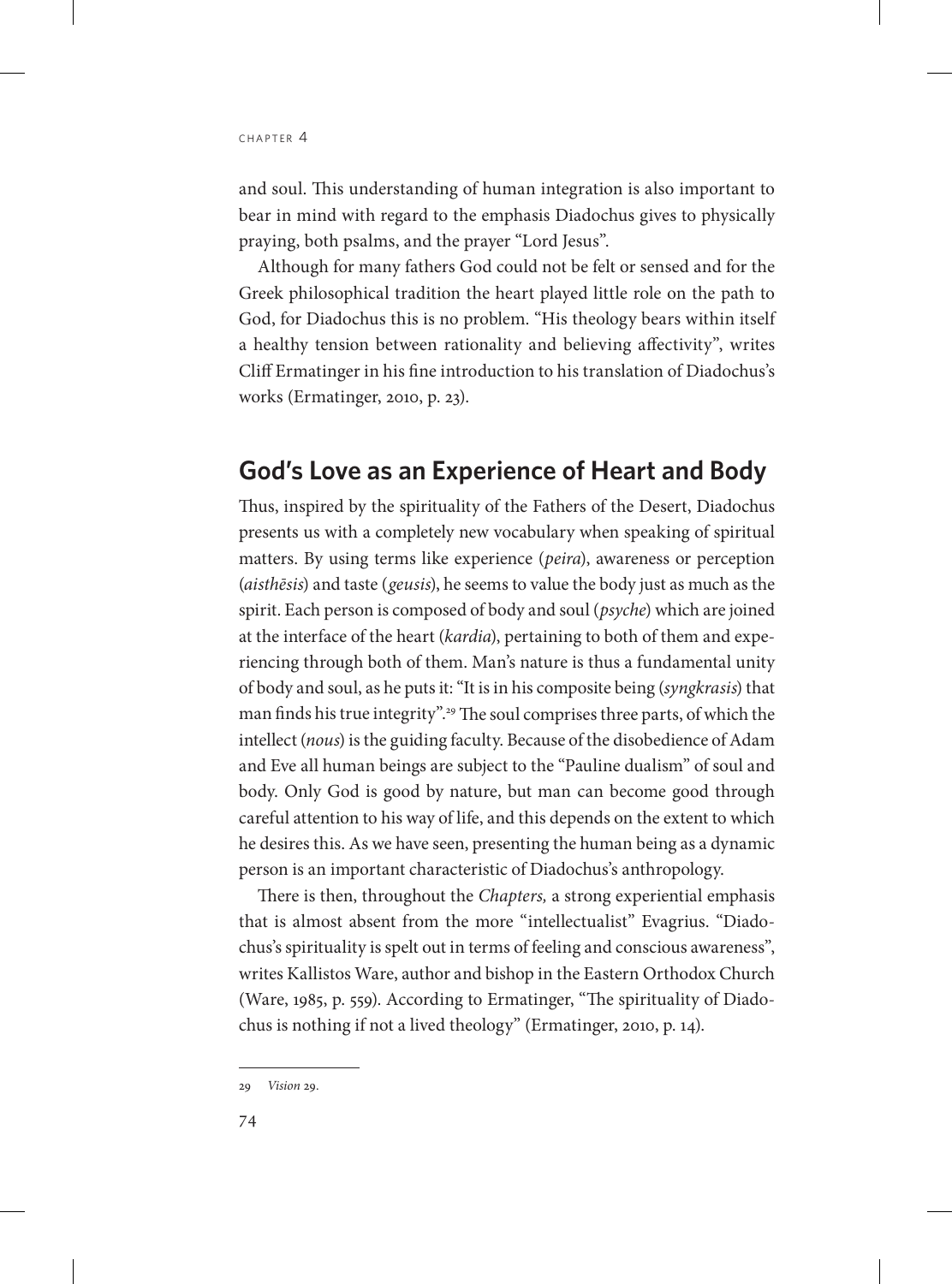Given the experiential emphasis of Diadochus's theology, it is logical that he places the role of "experience" (*peira*) at centre stage. Although a common word in modern spirituality, it was rather uncommon in the first centuries after the New Testament. For Diadochus it meant a sensate awareness (*aisthēsis*) of God and of his love that is felt in the depths of our heart (*eis ta bathē tēs kardias*). Since the human being through baptism is given purification both to the soul and to the body,<sup>30</sup> his or her experience of God may be felt in his or her entire person – not only in heart and mind, but in the whole body: "As a result it transmits its own share of joy even to the body, in proportion to its progress, exulting without ceasing in its full confession of love".31 Diadochus even claims that having an experience of God is a necessary precondition for discourse about him.<sup>32</sup> In other words, if you have not had a concrete experience of God that has touched your physical being in one way or other, you do not have the right to speak about him!

The love of God also brings about a transformation in the Christian, leading them to see the world as God sees it, including how they see other people: "When one begins to perceive the love of God in all its richness, one begins also to love one's neighbour with spiritual perception. This is the love of which all the Scriptures speak."33 In the first page of his treatise he gives a list of ten definitions, among them faith, hope, purity, freedom from anger, and so on. In the ninth he defines love, *agapē*: "*Agapē* is to grow in friendship to those who insult us".As Ermatinger writes: "For Diadochus love of God leads to the love of the other. When one has experienced God's love, it flows over for love of the other" (Ermatinger, 2010, p. 23).

#### **Spiritual Senses**

Diadochus attaches great importance to the cultivation of the spiritual senses, and refers on almost every page to the "awareness" or inner perceptive faculty of the intellect (*aisthēsis noos*), the heart (*aisthēsis kardias*) or soul (*aisthēsis psychēs*); and language normally employed about physical

<sup>30</sup> *Gnostic Chapters* 78.

<sup>31</sup> *Gnostic Chapters* 25.

<sup>32</sup> *Gnostic Chapters* 7.

<sup>33</sup> *Gnostic Chapters* 15.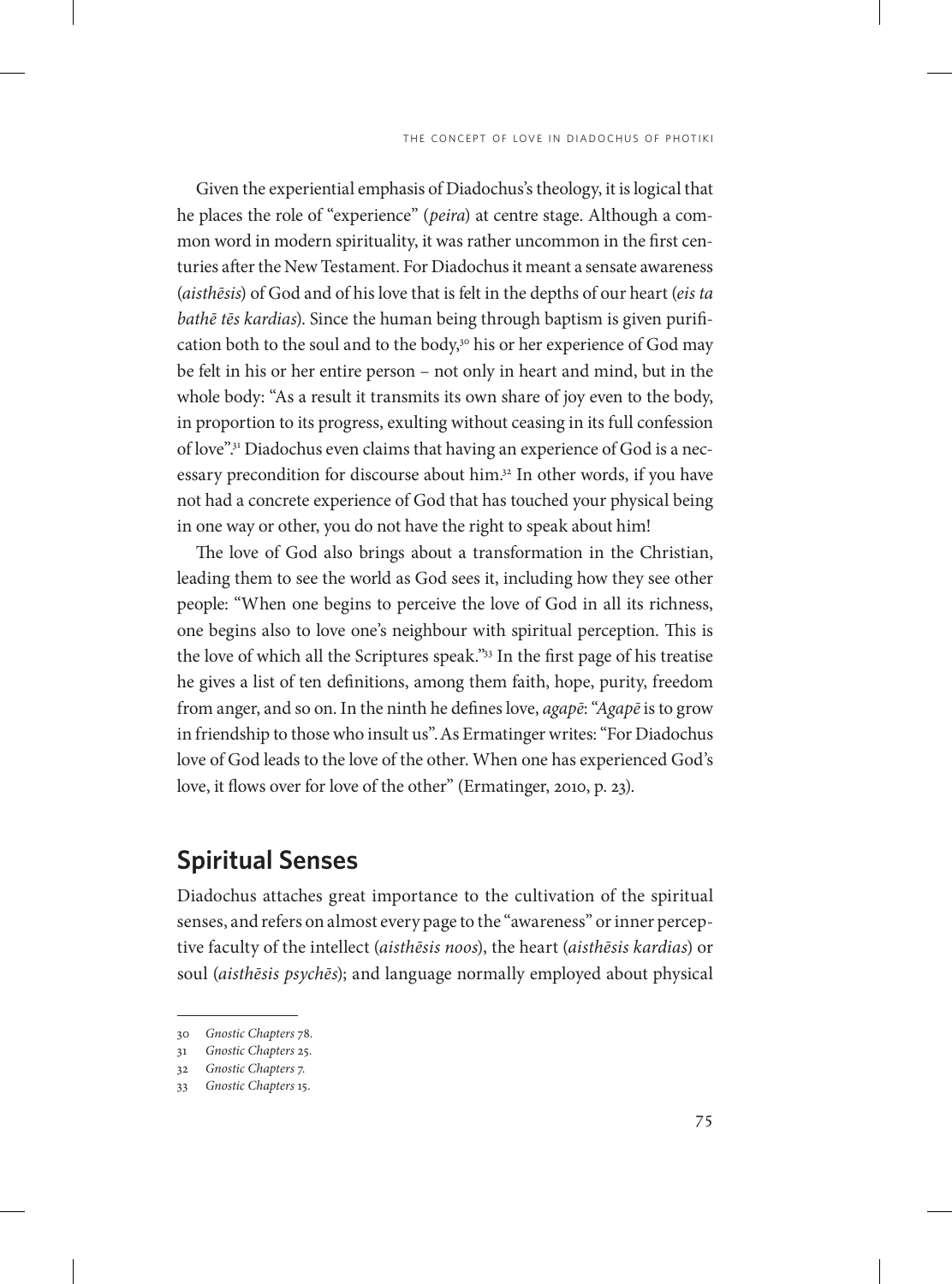sensations is here transposed to the order of the spirit, or, expressed in another way, a function of bodily sense is used to illustrate something that takes place at a higher level of awareness (Madden, 1989, p. 53).

Among the spiritual senses, he especially emphasizes the one which is perhaps the most intense of all, the sense of taste (*geusis*). He also uses the language of intoxication. The soul becomes "drunk" with love: "the soul, being intoxicated by the love of God, intends to exult in the glory of the Lord with a silent voice".<sup>34</sup> Diadochus, when describing the perception of the love of God with this term (*geusis*), finds perhaps the scriptural counterpart of his own personal experience when he quotes Ps 34:8/33:9: "Taste, it is said, and see that the Lord is good. Through the exercise of love, the mind retains the memory of this taste".<sup>35</sup> The taste is said to be the fruit of love (*agapē*),<sup>36</sup> and from taste proceeds seeing, and gives rise to joy. Through love the Lord is known empirically to be good: "If we fervently long for God's virtue, at the outset of our progress the Holy Spirit lets the soul taste God's sweetness (*glykytētos*) in all the fullness of the sense".<sup>37</sup> And the person who has tasted that the Lord is good, has an experience and a memory (*mnemē theou*) to bring along in the continuing process towards the likeness they are striving to achieve.

## **The Prayer of Jesus and Apophatic, Imageless Contemplation**

In addition to being known for his emphasis on experience and the role of the heart in relation to the divine, Diadochus is also important for his contribution to the development of the Jesus Prayer. The short command of the Apostle Paul in his first letter to the Thessalonians (5:17): "Pray without ceasing" has exercised a decisive influence upon Eastern Orthodox monasticism (Bunge, 2002, p. 105). The idea that prayer is not merely an activity restricted to fixed times of the day, but should be something you do uninterruptedly, was adopted during the fourth century by the

<sup>34</sup> *Gnostic Chapters* 8.

<sup>35</sup> *Gnostic Chapters* 30. See Madden, 1989, p. 53.

<sup>36</sup> *Gnostic Chapters* 1, 14, 23, 40, 50, 95.

<sup>37</sup> *Gnostic Chapters* 90.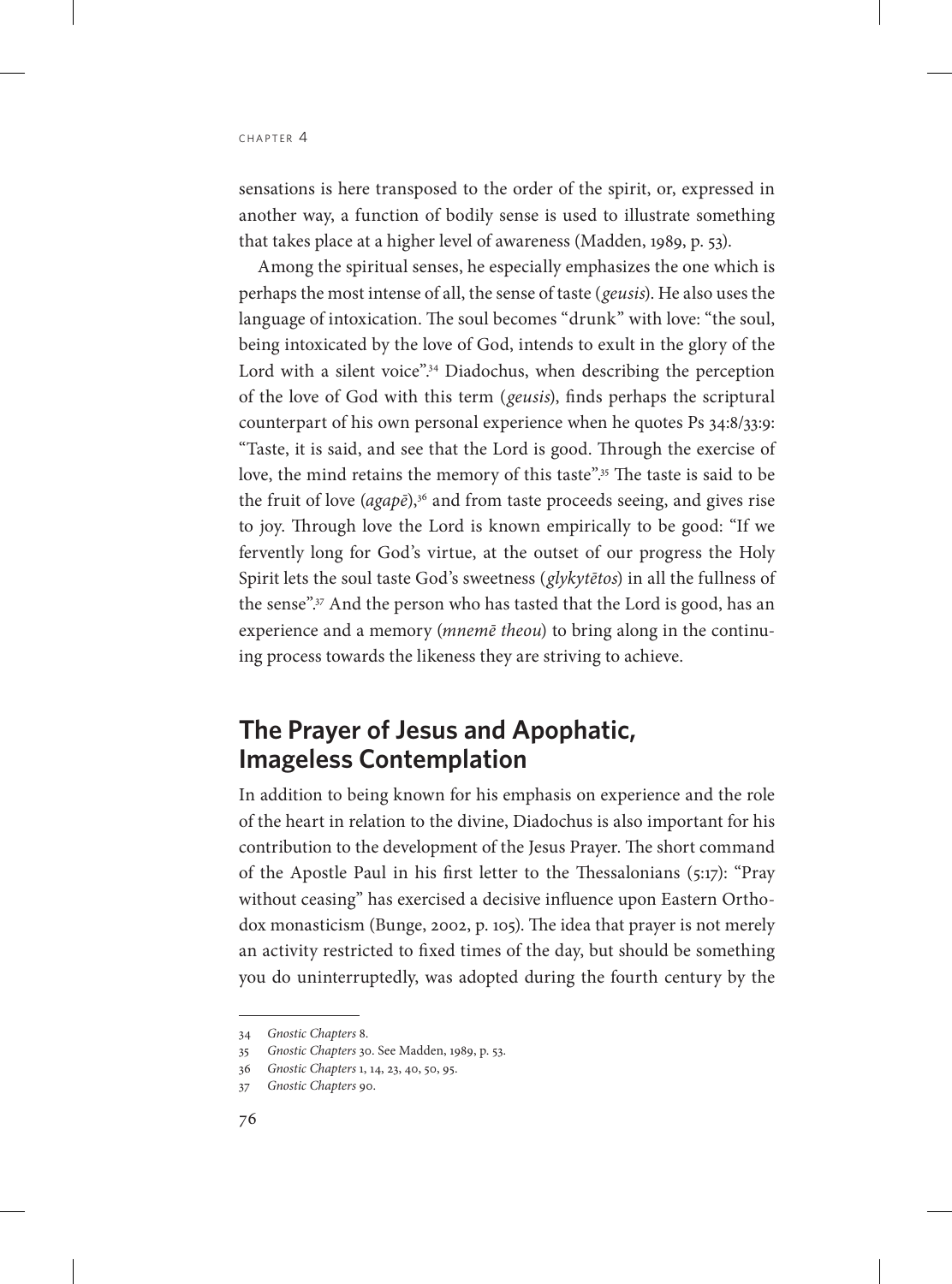monastic communities. They started to use short formulas of prayer that were continually repeated, also during practical work.<sup>38</sup> Among several short formulas designed for constant repetition, the one most commonly employed over the centuries became the so-called Jesus Prayer: "Lord Jesus Christ, Son of God, have mercy upon me". The prayer is still integrated in the spiritual life of the Eastern Orthodox Church.

The origins of the prayer may, in fact, be found in Diadochus (Ware, 1985, pp. 561ff.; Johnson, 2010, pp. 33–34). Diadochus spoke constantly of the remembrance, or memory, of God (*mnemē theou*) (Goettmann, 2008, p. 19). Central though it was, it remained only a means to a higher goal, which is love (*agapē*). Yet it was a necessary means, a means to heal the split or fragmentation that the Fall produced in man: a division of the will, mind and memory into two inclinations, one towards good and the other towards evil. The memory of God is thus a way of freeing the intellect, or mind, from the multiplicity of thoughts. How, asked Diadochus, can our fragmented memory be reduced to unity? How can our ever-active mind be brought from restlessness to stillness, from multiplicity to wholeness? This is his answer:

When we have sealed off every venue through the memory of God, our mind (*nous*) will demand from us an exercise that satisfies its need for activity. Here we must let out a "Lord Jesus" (*to kyrie Iesou*), as the only perfect way to achieve our goal … Let the mind contemplate this word alone at all times in its interior treasury so as not to return to the imagination.<sup>39</sup>

Thus he links the remembrance of God to the name of Jesus. The memory of God is definitely Christocentric, concentrated upon the person of Christ. He insists on one unvarying form of invocation: *kyrie Iesou*, Lord Jesus. This invocation of the name Jesus is never treated as an end in itself, only as a means. The words "Lord Jesus" are given to the mind as a practical exercise and an object for its concentration, so that by focusing on them the mind will not wander, but be directed to a "deep mindfulness of the Lord" (*batheian mnemēn tou theou*).<sup>40</sup> In the thinking of Diadochus,

<sup>38</sup> See Ware, 1985 for an excellent treatment of this theme.

<sup>39</sup> *Gnostic Chapters* 59.

<sup>40</sup> *Gnostic Chapters* 96. See McGuckin, 1999, p. 89.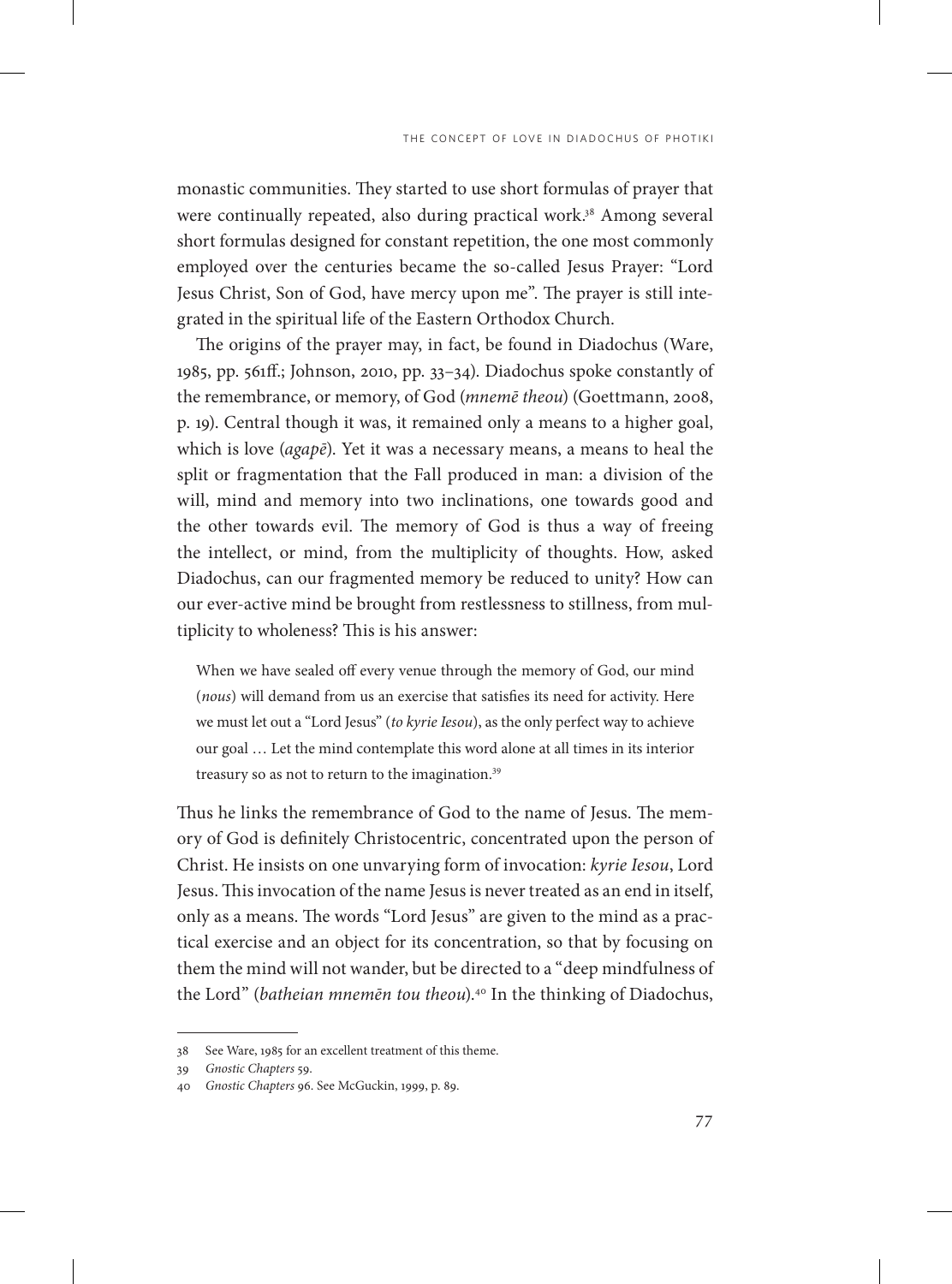consciousness is bound up with the memory of God, which is sustained through the Jesus Prayer (Madden, 1989, p. 55). The mind should be kept free of all fantasy and free of any thoughts about the material world, and should practise the so-called "imageless prayer".41 Through habitual use, Diadochus states, the prayer becomes ever more spontaneous and self-acting, "just as a mother might teach her son to say 'daddy', repeating along with him until she brings him to say it clearly – even in his sleep … Thus we will be urged on to the memory and love of God our Father with all our affection".42

The supreme aim of all contemplation is love: to love God and other human beings. This Diadochus makes clear in the very first sentence in the *Gnostic Chapters*: "All spiritual contemplation, brothers, should be guided by faith, hope and love – but above all by love".43 The constant meditating on the name, he claims, produces in us a love of God: "… the mind's perseverance in the memory of that glorious and most desirable name with an ardent heart produces in us a habitual love of his goodness."44

The Jesus Prayer is thus a way of "keeping guard" of the mind and heart. Although it is a prayer in words, it is so short and simple that it enables one to reach out beyond language into the silence of God (Ware, 1987, p. 406). In this the apophatic attitude may be applied not only to theology but also to prayer (Ware, 1987, p. 399). By commending imageless prayer, Diadochus proposed a practical method to the attainment of the overall goal, the love of God.

Designating the prayer imageless, or apophatic, I do not mean that it is empty, bereft of content. Christian meditation and contemplation is never empty; its contents, however, are never an "object". The Bible and the liturgy are full of words, images and notions of God and they are all used in prayer. But since these words and images do not express the truth about God – since God himself is beyond words and images – the Christian orthodox tradition often urges us to balance the affirmative, cataphatic prayer with the negative, apophatic approach.

<sup>41</sup> *Gnostic Chapters* 68.

<sup>42</sup> *Gnostic Chapters* 61.

<sup>43</sup> *Gnostic Chapters* 1.

<sup>44</sup> *Gnostic Chapters* 59.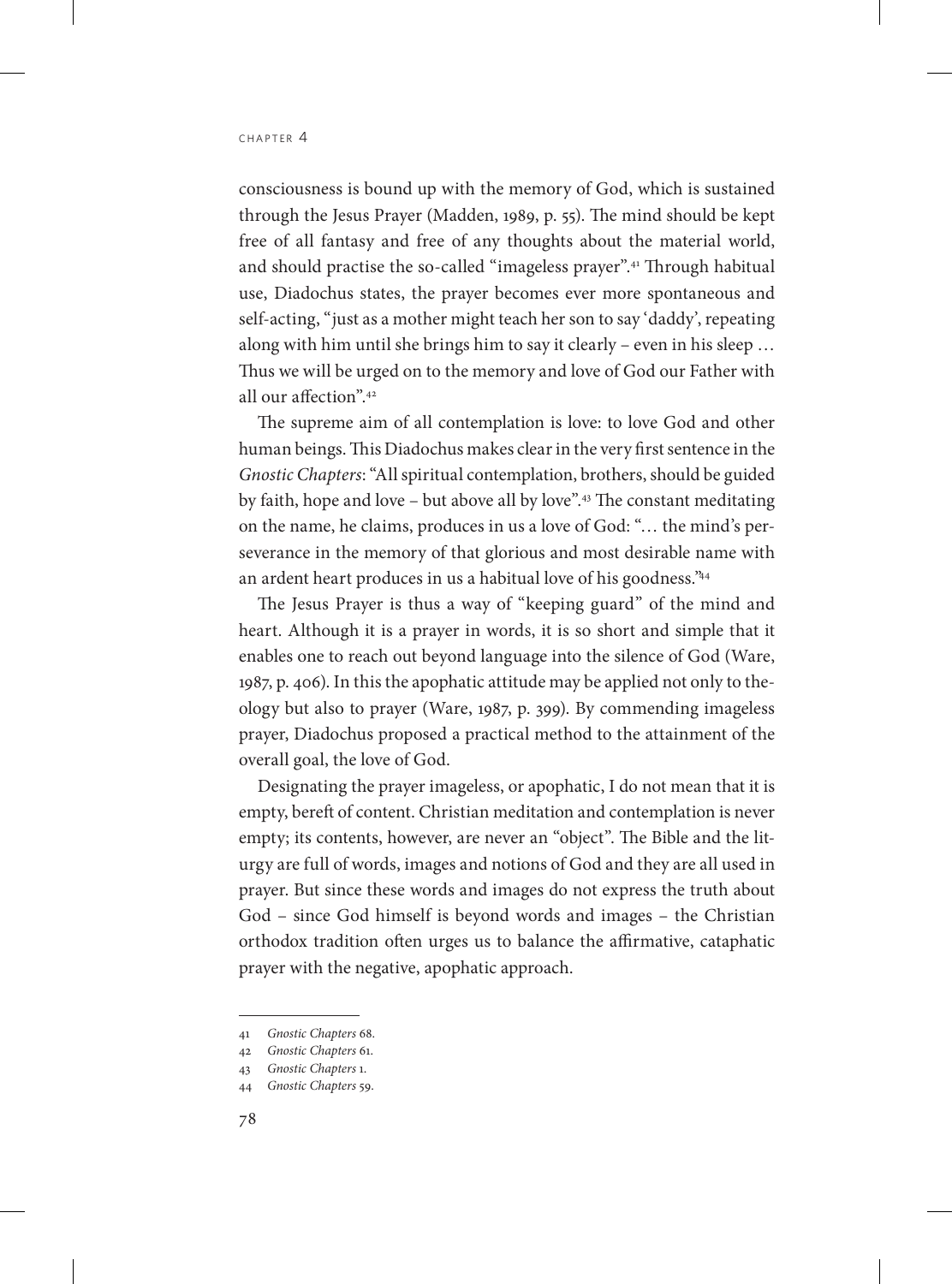#### **Conclusion**

The concept of love plays a central role in Diadochus's spiritual theology. In the process towards the likeness of God, the love of God (*agapē*) is the driving force. It is through love that humanity is able to renounce its own will and enslave its freedom to God. The love that human beings find in themselves is all given them from God. And the person who has experienced this love in their heart is transformed and may dwell in divine love.

It is noteworthy that Diadochus, probably inspired by the spirituality of the desert fathers, presents us with a vocabulary with a strong experiential emphasis when speaking of spiritual matters, a vocabulary rather uncommon in a tradition that owed so much to Platonic intellectualism. Concepts like experience, heart, senses and taste are, as we have seen, commonly used by Diadochus.

In addition, Diadochus's contribution to the development of the Jesus Prayer is widely acknowledged. The name "Lord Jesus" was for Diadochus a means of strengthening mental focusing and concentration so as to arrive at a contemplation of God that would produce in us a love of the divine, the supreme aim of all.

#### **References**

- Bunge, G. (2002). *Earthen vessels: The practice of personal prayer according to the patristic tradition*. Ignatius Press.
- des Places, É. (1977). *Diadoque de Photicé: Oeuvres spirituelles* (Sources Chrétiennes 5). Cerf.
- Ermatinger, C. (2010). *Following the footsteps of the invisible: The complete works of Diadochus of Photikē*. Cistercian Publications.
- Goettmann, A. & Goettmann, R. (2008). *The power of the name: The history and practices of the Jesus prayer*. Orthodox Research Institute.

Hausherr, I. (1978). *The name of Jesus*. Cistercian Publications.

- Hester, D. (1989). Diadochus of Photiki: The memory and its purification. In E. A. Livingstone (Ed.), *Studia Patristica,* 23.
- Johnson, C. D. L. (2010). *The globalization of Hesychasm and the Jesus prayer: Contesting contemplation*. Continuum International Publishing Group.
- Louth, A. (1981). *The origins of the Christian mystical tradition: From Plato to Denys*. Clarendon Press.